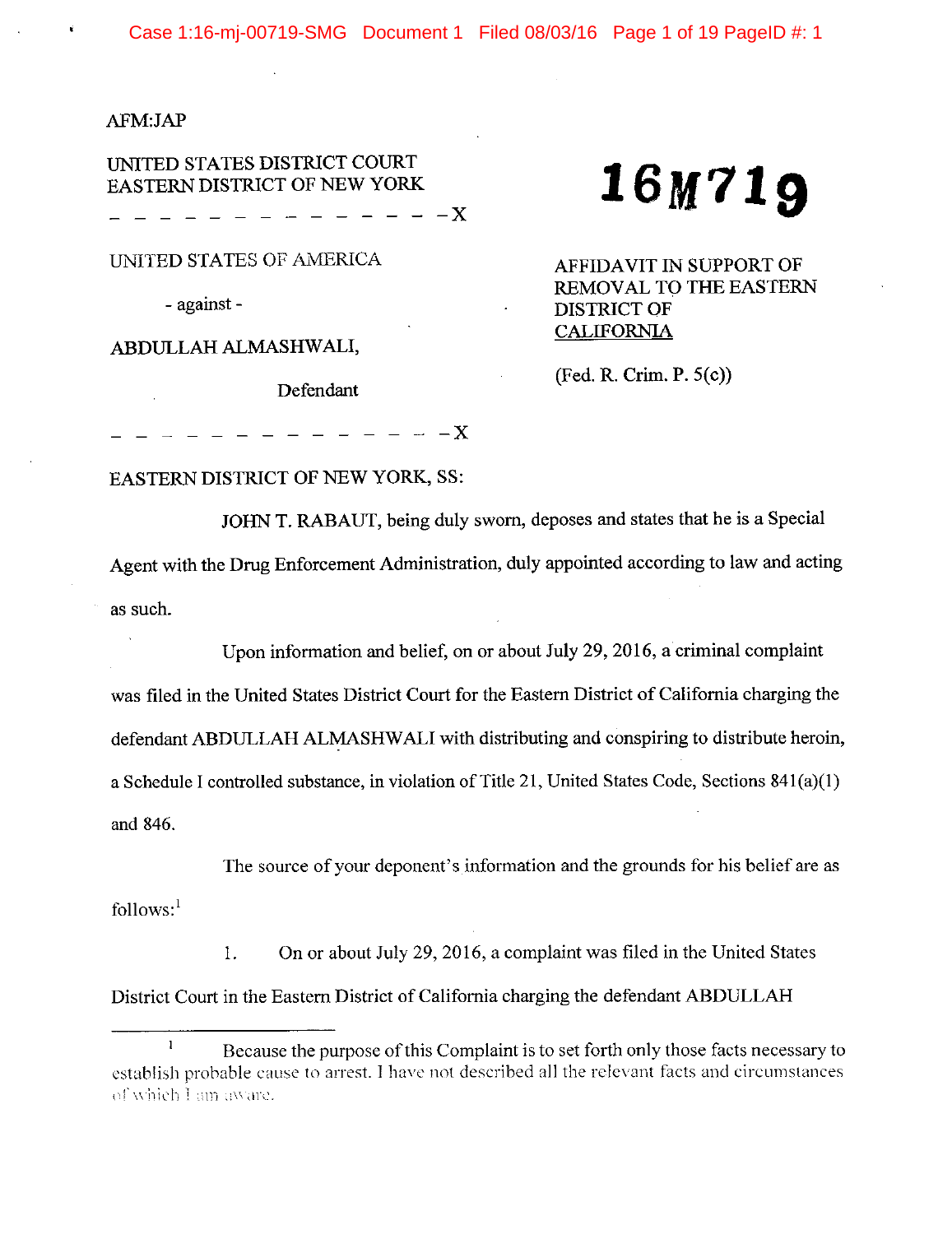ALMASHWALI with distributing and conspiring to distribute heroin, a Schedule I controlled substance, in violation of Title 21, United States Code, Sections 841(a)(1) and 846. A copy of the criminal complaint and underlying affidavit is attached hereto as Exhibit A.

On the same date, a warrant for the arrest of ALMASHWALI was issued  $2.$ by the United States District Court in the Eastern District of California. A copy of the arrest warrant is attached hereto as Exhibit B.

I am one of the case agents involved in the underlying investigation in the 3. Eastern District of California.

On August 2, 2016, at approximately 12:55 P.M., I and other case agents  $4.$ initiated a traffic stop on a cab that transported ALMASHWALI in Brooklyn, within the Eastern District of New York. I identified ALMASHWALI by comparing the individual in the cab to photographs of ALMASHWALI taken at a U.S. Postal Service Self-Service Kiosk when ALMASHWALI purchased postage, as noted in Exhibit A.

ALMASHWALI had several boxes in the cab. He gave permission to 5. the case agents to search the boxes. Case agents found computer equipment and manila envelopes. ALMASHWALI stated that he was using the computer equipment to mine Bitcoins, and that he was using the manila envelopes to send compact discs to people. The manila envelopes have the same appearance as the envelopes that contained the heroin I purchased on Alpha Bay, as described in the attached complaint. ALMASHWALI was subsequently arrested pursuant to the complaint.

WHEREFORE, your deponent respectfully requests that the defendant

 $\overline{2}$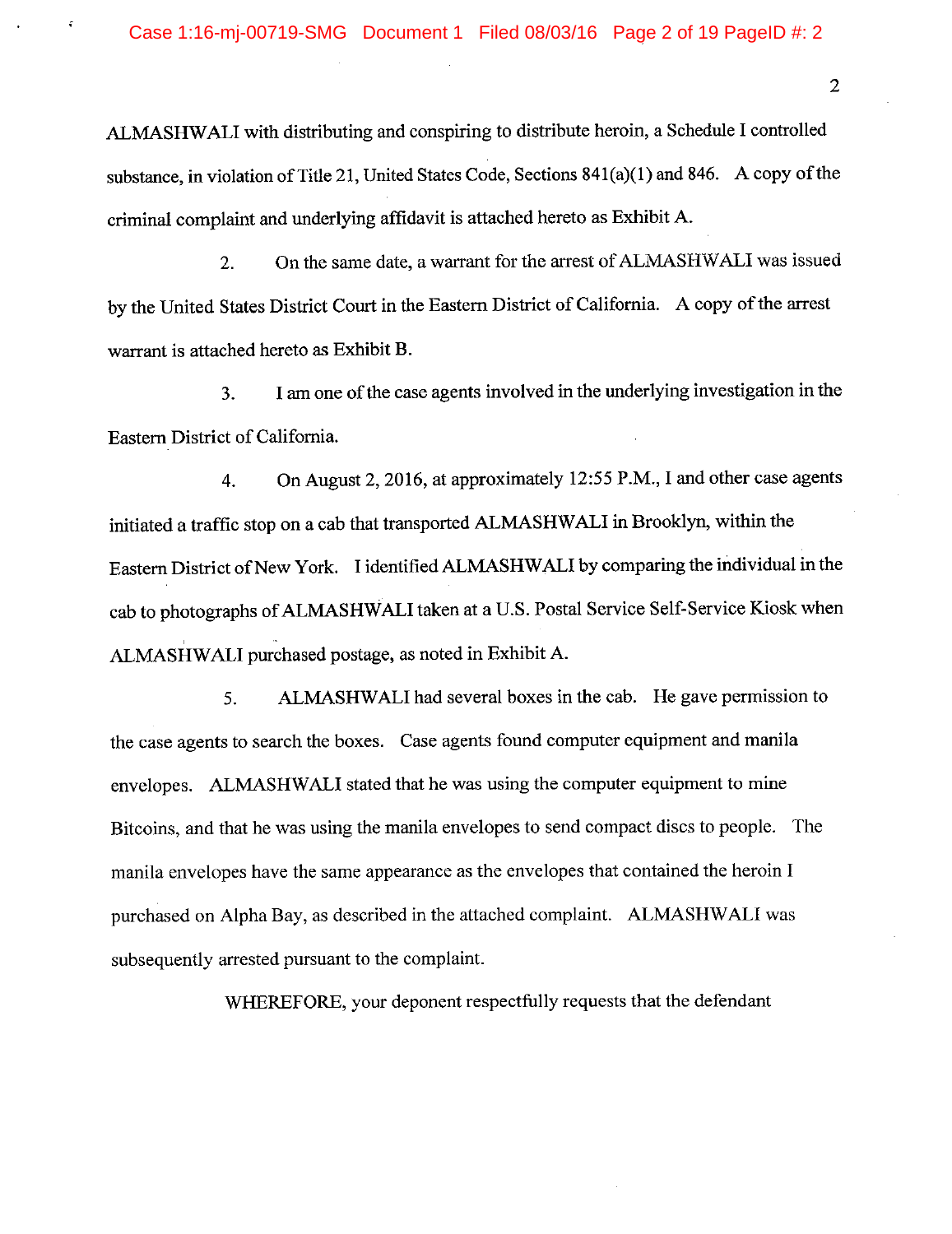Case 1:16-mj-00719-SMG Document 1 Filed 08/03/16 Page 3 of 19 PageID #: 3

 $\overline{3}$ 

ABDULLAH ALMASHWALI be removed to the Eastern District of California to be dealt with

according to law.

**JOH** UT

Special Agent Drug Enforcement Administration

Sworn to before me this 3d day of August, 2016

THE HONORABLE STEVEN M. GOLD UNITED STATES MAGISTRATE JUDGE EASTERN DISTRICT OF NEW YORK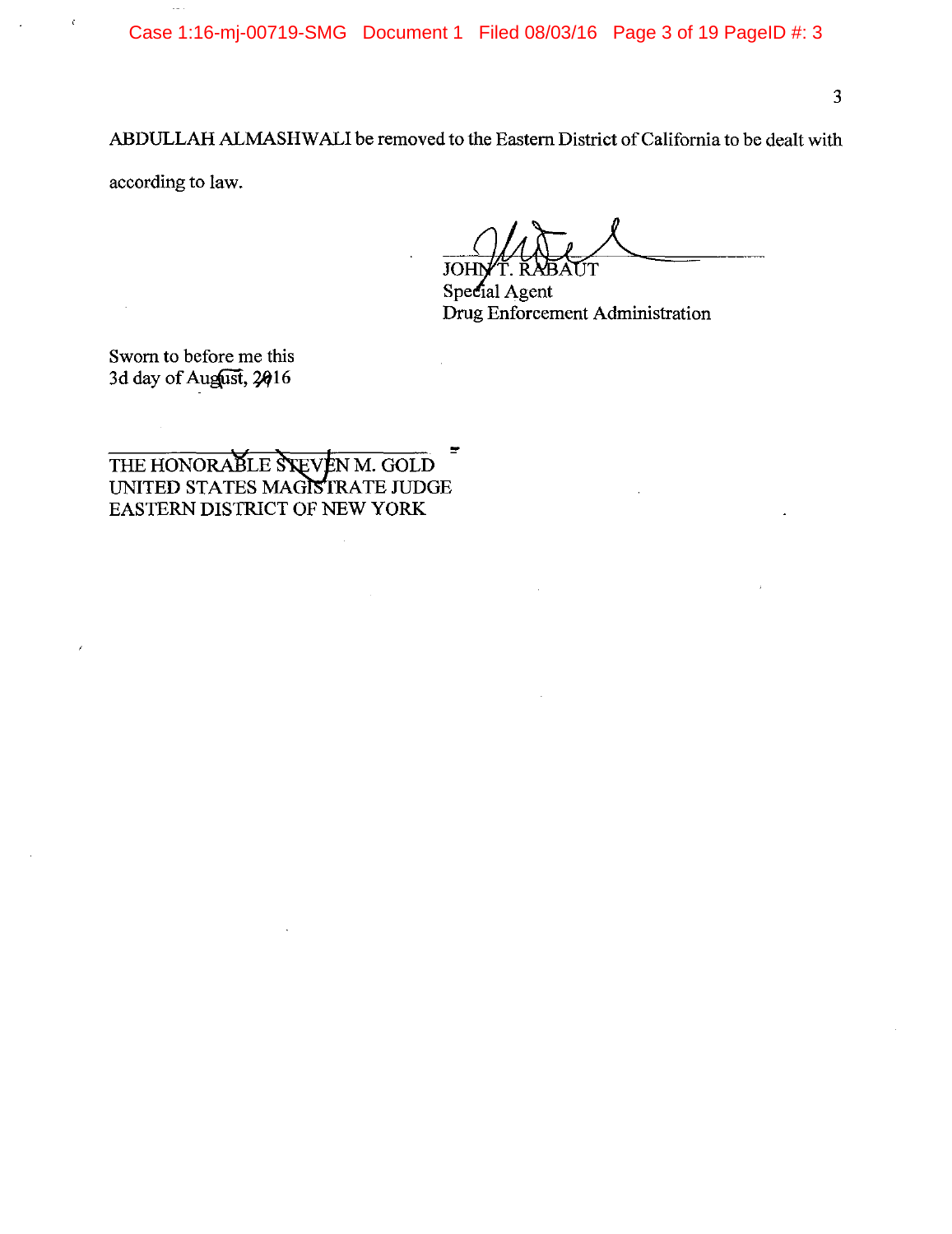Case 1:16-mj-00719-SMG Document 1 Filed 08/03/16 Page 4 of 19 PageID #: 4  $\gamma_{\rm 1}$ 

 $\cdot$ 

 $\overline{\mathbf{4}}$ 

**EXHIBIT A**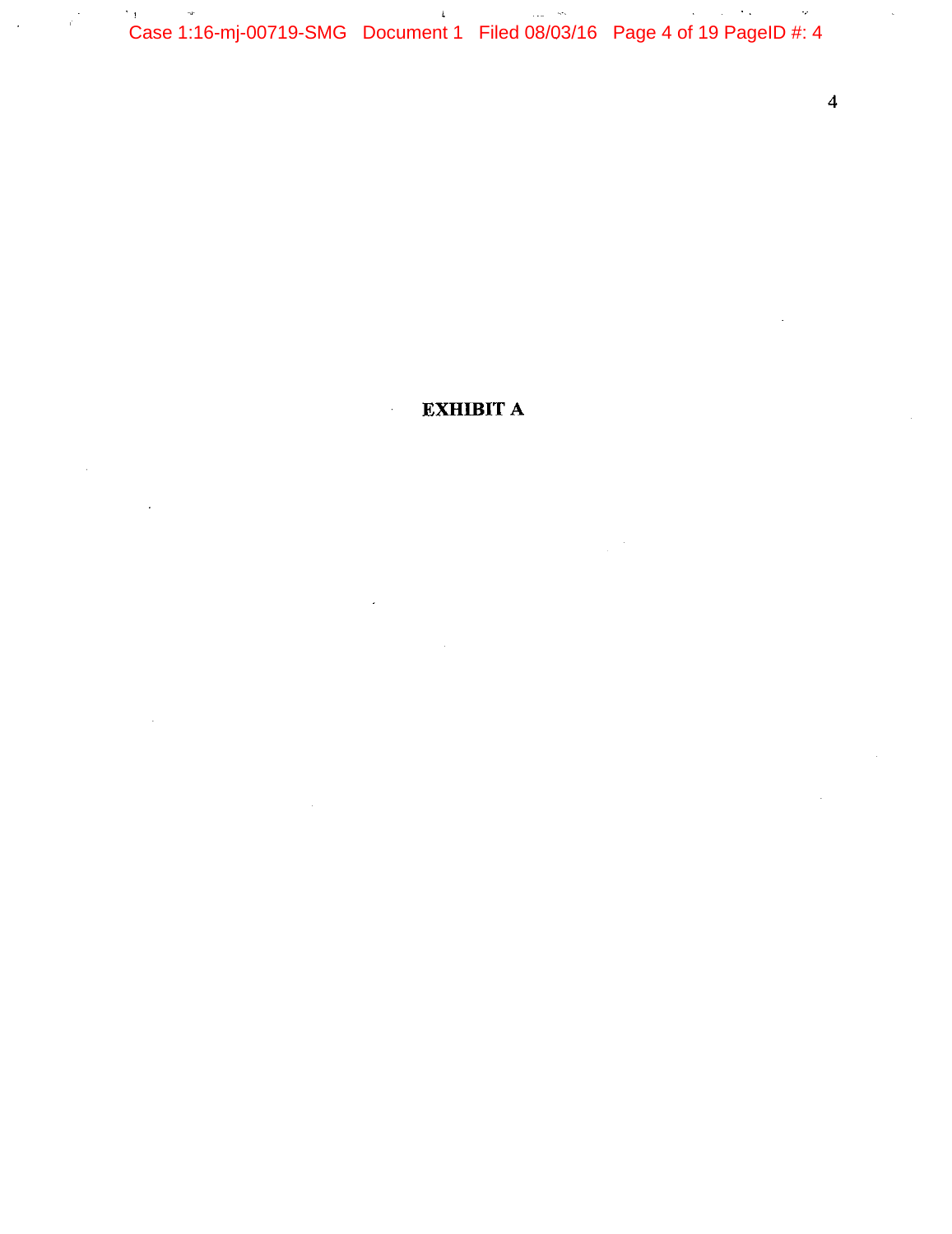|                                                            | Case 1:16-mj-00719-SMG Document 1 Filed 08/03/16 Page 5 of 19 PageID #: 5                                                                                  |
|------------------------------------------------------------|------------------------------------------------------------------------------------------------------------------------------------------------------------|
| AO 91 (Rev. 11/11) Criminal Complaint                      | <sup>ORIGINAL</sup>                                                                                                                                        |
|                                                            |                                                                                                                                                            |
|                                                            | UNITED STATES DISTRICT COURT SLEERN DISTRICT COURT FOR THE COURT FOR THE COURT FOR THE CALIFORNIA<br>Eastern District of California<br><b>DLPUTY CLEAR</b> |
| United States of America<br>v.<br>ABDULLAH ALMASHWALI, and | Under Seal<br>Case No.                                                                                                                                     |
| CHAUDHRY AHMAD FAROOQ.                                     | 1:16MJ 00095EPG                                                                                                                                            |
| Defendant(s)                                               |                                                                                                                                                            |
|                                                            | <b>CRIMINAL COMPLAINT</b>                                                                                                                                  |
|                                                            | I, the complainant in this case, state that the following is true to the best of my knowledge and belief.                                                  |

| On or about the date(s) of |              | January 2016 - July 2016      | in the county of                                                               | Fresno | in the |
|----------------------------|--------------|-------------------------------|--------------------------------------------------------------------------------|--------|--------|
| Eastern                    | District of  | California                    | the defendant(s) violated:                                                     |        |        |
|                            | Code Section |                               | <b>Offense Description</b>                                                     |        |        |
| 21 U.S.C. Sec. $841(a)(1)$ |              | Controlled Substance (Heroin) | Manufacture, Distribution, and Possession with Intent to Distribute a          |        |        |
| 21 U S.C. Sec. 846         |              | Controlled Substance (Heroin) | Conspiracy to Manufacture, Distribute, and Possess with Intent to Distribute a |        |        |

This criminal complaint is based on these facts:

See attached Affidavit of John T. Rabaut, attached hereto and incorporated herein.

Continued on the attached sheet.

Complainant's signature

John T. Rabaut, Special Agent, DEA Printed name and title

Sworn to before me and signed in my presence.

Date:  $7/29/16$ 

City and state:

Fresno, California

Judge's signature

Hon. Erica P. Grosjean, U.S. Magistrate Judge. Printed wome and title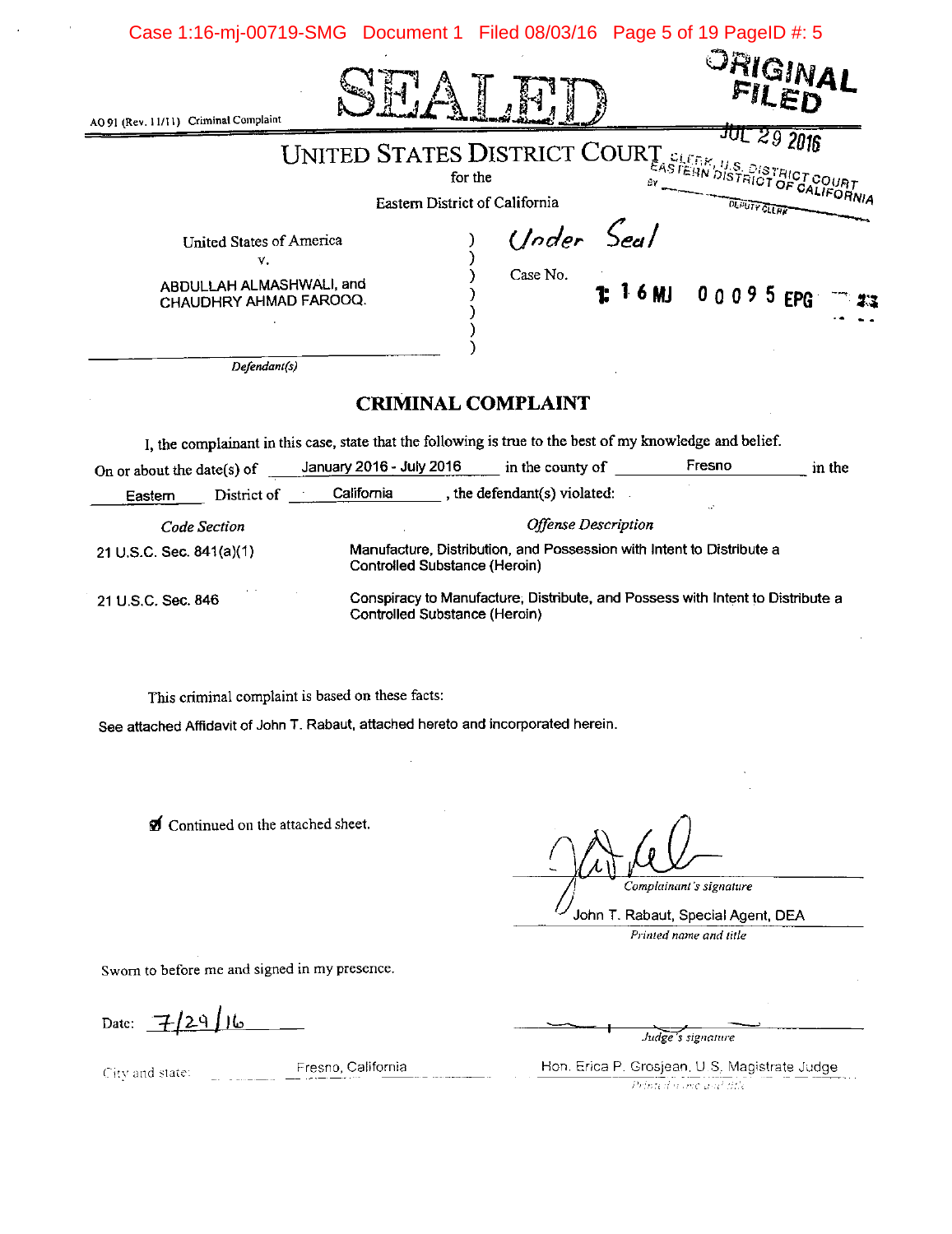# **AFFIDAVIT OF JOHN T. RABAUT<br>IN SUPPORT OF CRIMINAL COMPLA**

I. John T. Rabaut, being firstly duly sworn, hereby depose and state as follows:

#### INTRODUCTION AND AGENT BACKGROUND I.

I have been employed as a Special Agent with the Drug Enforcement  $\mathbf{1}$ . Administration (DEA) since January 2013 and am presently assigned to the DEA Resident Office in Fresno, California. I have successfully completed a seventeen (17) week DEA Basic Agent Training Academy at the DEA Academy in Quantico, Virginia. This training included instruction in the investigation of federal drug violations, including, but not limited to Title 21. United States Code, sections 841 and 846. Additionally, I have discussed with numerous law enforcement officers, defendants, and informants, the methods and practices used by narcotics distributors. I have also been the affiant of previous federal and state search warrants and have testified in court about narcotics.

Further, I have completed various training programs provided by the DEA and 2. local law enforcement agencies, including, but not limited to training on identifying characteristics associated with the manufacture, sale, and transportation of various narcotics, including, but not limited to phencyclidine (PCP), methamphetamine, heroin, cocaine, and marijuana. These training programs involved the use, possession, packaging, sale, concealment, manufacturing, and transportation of various controlled substances as well as its precursors and chemicals used in the manufacturing process. I am familiar with narcotics traffickers' methods of operation including the distribution, storage, manufacturing, and transportation of narcotics and the collection of money proceeds of narcotics trafficking. I have assisted on the execution of several federal and state narcotics search warrants that resulted in the arrest of suspects and seizure of narcotics.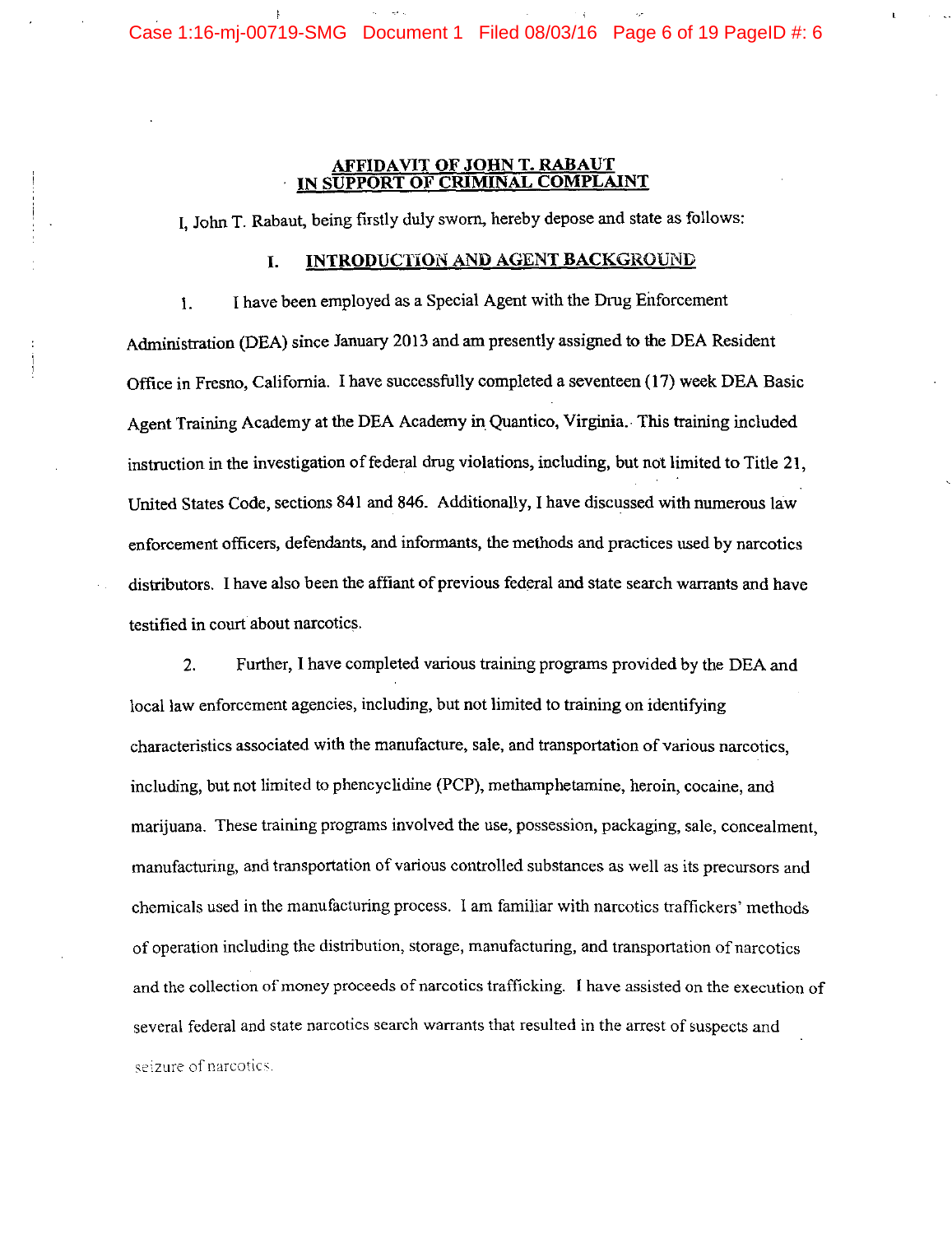# Case 1:16-mj-00719-SMG Document 1 Filed 08/03/16 Page 7 of 19 PageID #: 7

EL 1980

I have participated in other narcotics investigations, either as a case agent or in a 3. supporting role. I also have debriefed defendants, informants, and witnesses who had personal knowledge regarding narcotics trafficking organizations. Additionally, I have participated in many other aspects of drug investigations including, but not limited to, undercover operations, conducting physical and electronic surveillance, and arrests. These investigations have included the unlawful manufacture, possession, distribution, and transportation of controlled substances. as well as conspiracies associated with criminal narcotics, in violation of Title 21, United States Code, sections  $841(a)(1)$ ,  $841(c)(2)$ ,  $843$ , and  $846$ , along analogous sections of the State of California Health and Safety Code.

The information contained in this Affidavit is submitted for the sole purpose of 4. demonstrating probable cause to obtain a criminal complaint charging Abdullah

ALMASHWALI and Chaudhry Ahmad FAROOQ with violations of Title 21, United States Code, Sections 841(a)(1) and 846 (Distribution and Possession with Intent to Distribute Heroin. and Conspiracy). Because this Affidavit is being submitted for the limited purpose of demonstrating probable cause, it does not contain all of the information known to me and/or other law enforcement officers involved in this case.

#### **BACKGROUND ON DIGITAL CURRENCY** II.

Digital currency (also known as crypto-currency) is generally defined as an  $5<sub>1</sub>$ electronic-sourced unit of value that can be used as a substitute for fiat currency (i.e. currency created and regulated by a government). Digital currency exists entirely on the Internet and is not stored in any physical form. Digital currency is not issued by any government, bank, or company and is instead generated and controlled through computer software operating on a decentralized peer-to-peer network. Digital currency is not illegal in the United States and may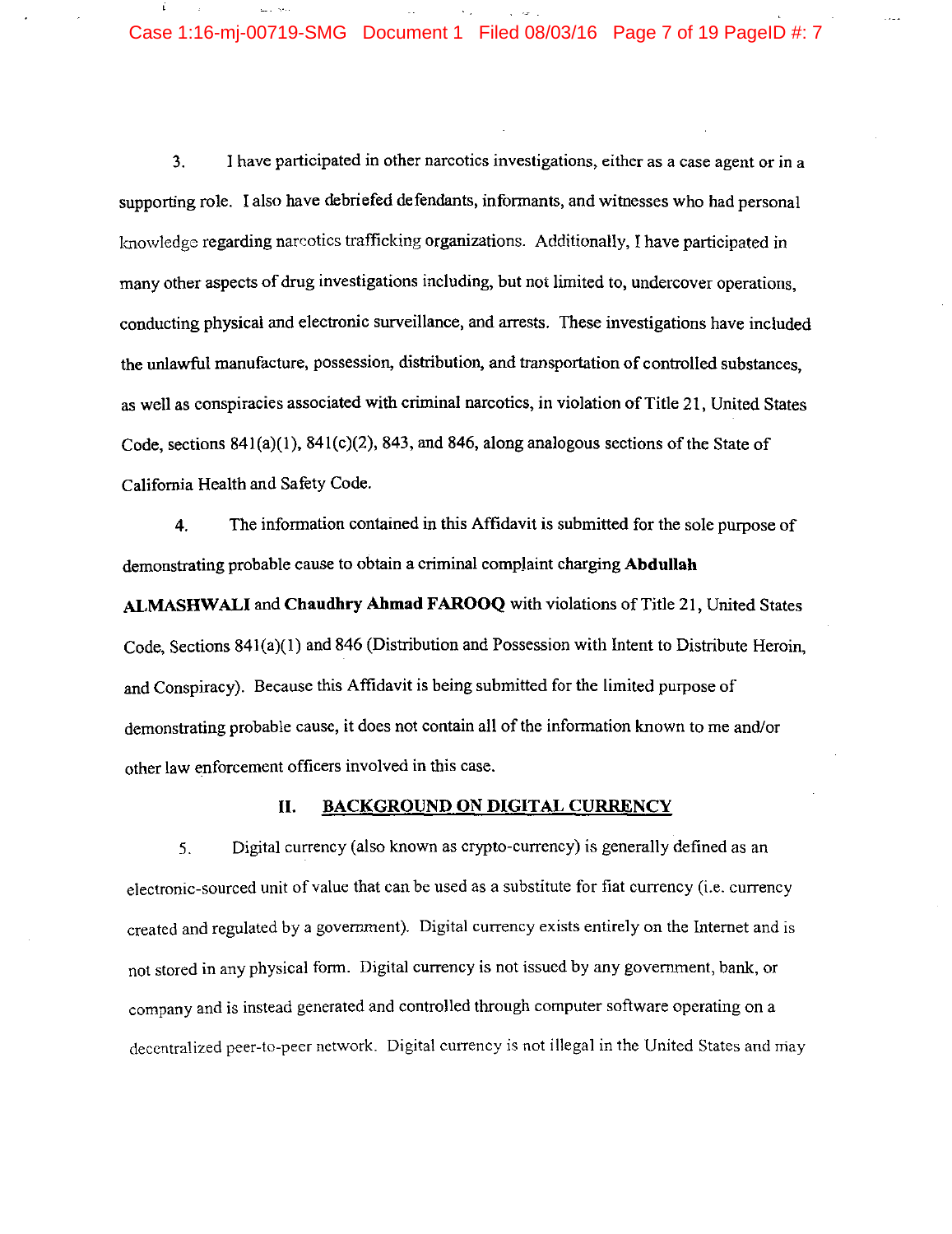be used for legitimate financial transactions. However, digital currency is often used for conducting illegal transactions, such as the sale of controlled substances.

Bitcoin is a type of digital currency. Bitcoin payments are recorded in a public 6. ledger that is maintained by peer-to-peer verification, and is thus not maintained by a single administrator or entity. Individuals can acquire bitcoins either by "mining" or by purchasing bitcoins from other individuals. An individual can "mine" for bitcoins by allowing his/her computing power to verify and record the Bitcoin payments into a public ledger. Individuals are rewarded for this by being given newly created bitcoins.

An individual can send and receive bitcoins through peer-to-peer digital 7. transactions or by using a third-party broker. Such transactions can be done on any type of computer, including laptop computers and smart phones.

Bitcoins are stored on digital "wallets." A digital wallet essentially stores the 8. access code that allows an individual to conduct bitcoin transactions on the public ledger. To access bitcoins on the public ledger, an individual must use a public address (or "public key") and a private address (or "private key"). The public address can be analogized to an account number while the private key is like the password to access that account.

Even though the public addresses of those engaging in bitcoin transactions are 9. recorded on the public ledger, the true identities of the individuals or entities behind the public addresses are not recorded. If, however, a real individual or entity is linked to a public address, it would be possible to determine what transactions were conducted by that individual or entity. Bitcoin transactions are, therefore, described as "pseudonymous," meaning they are partially anonymous.

Through the dark-web or dark-net, i.e. websites accessible only through encrypted  $10.$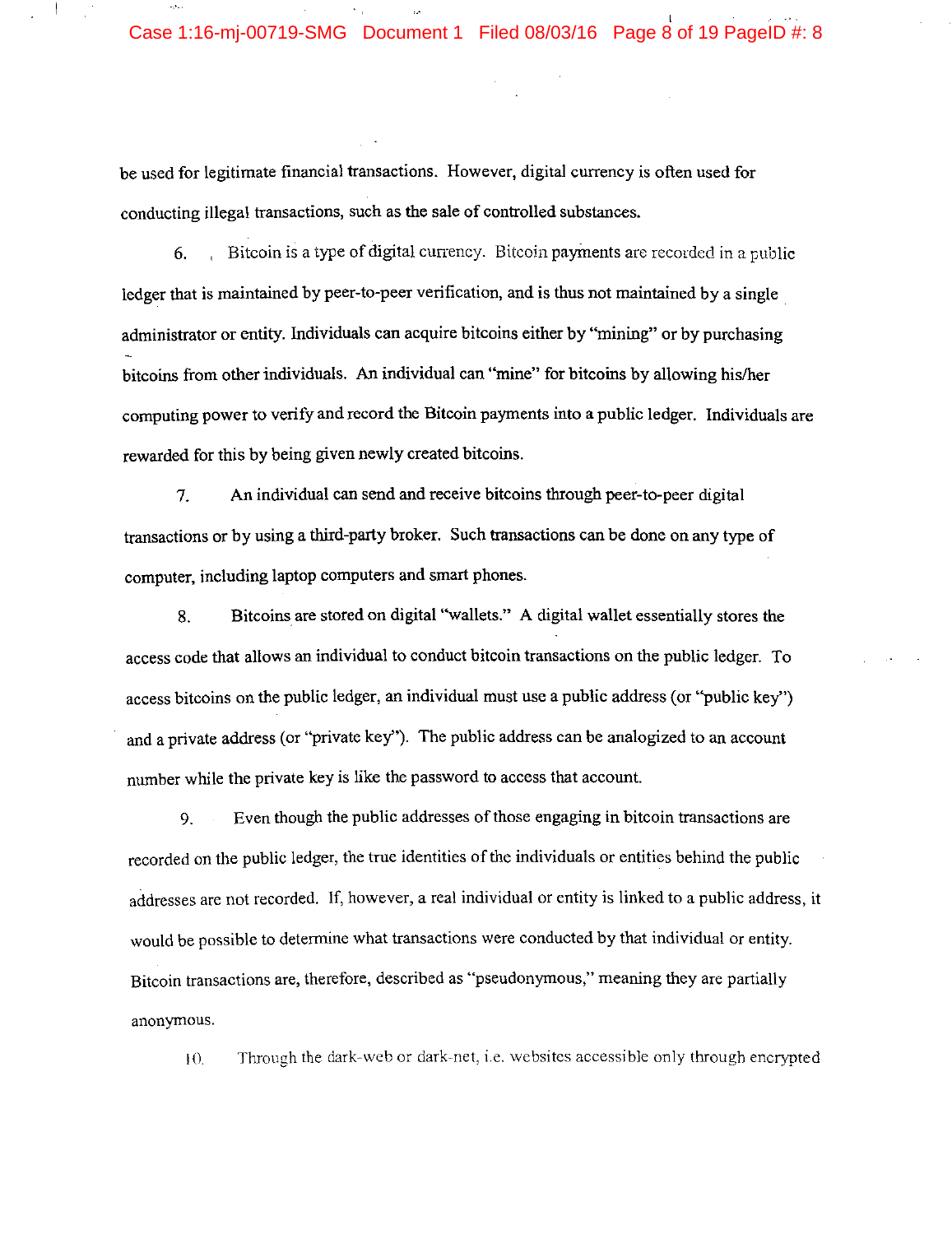means, individuals have established online marketplaces, such as Alpha Bay, for narcotics and other illegal items.<sup>1</sup> These markets often only accept payment through digital currencies, such as bitcoin. Accordingly, a large amount of bitcoin sales or purchases by an individual is often an indicator that the individual is involved in narcotics trafficking or the distribution of other illegal items. Individuals intending to purchase illegal items on Alpha Bay-like websites need to purchase or barter for bitcoins. Further, individuals who have received bitcoin as proceeds of illegal sales on Alpha Bay-like websites need to sell their bitcoin to convert them to fiat (government-backed) currency. Such purchases and sales are often facilitated by peer-to-peer bitcoin exchangers who advertise their services on websites designed to facilitate such transactions.

Dark websites, such as Alpha Bay, operate on "The Onion Router" or "TOR" 11. network. The TOR network ("TOR") is a special network of computers on the Internet. distributed around the world, that is designed to conceal the true Internet Protocol ("IP") addresses of the computers accessing the network, and, thereby, the locations and identities of the network's users. TOR likewise enables websites to operate on the network in a way that conceals the true IP addresses of the computer servers hosting the websites, which are referred to as "hidden services" on the TOR network. Such "hidden services" operating on TOR have complex web addresses, generated by a computer algorithm, ending in "onion" and can only be accessed through specific web browser software designed to access the TOR network.

 $^{\prime\prime\prime}$ 

<sup>&</sup>lt;sup>1</sup> Alpha Bay is a dark website operated as a TOR hidden service. Alpha Bay allows its users to browse anonymously to purchase a variety of illegal goods, including controlled substances. Bitcoin was the form of payment accepted by the site. A further description of Alpha Bay is included below.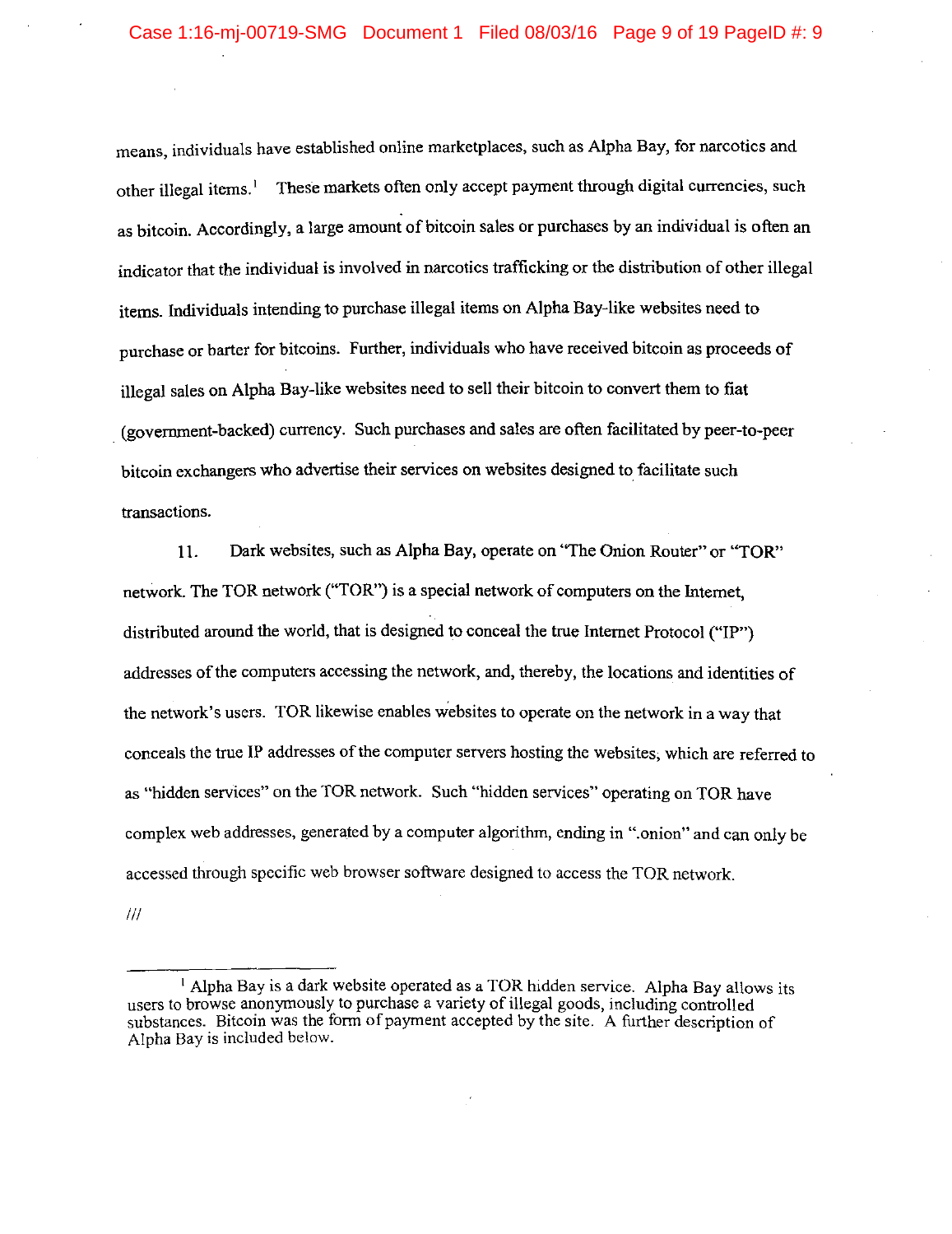Case 1:16-mj-00719-SMG Document 1 Filed 08/03/16 Page 10 of 19 PageID #: 10

#### Ш. **FACTS ESTABLISHING PROBABLE CAUSE**

 $\overline{\mathbf{A}}$ 

#### Drug Enforcement Administration (DEA) Identifies Chaudhry Ahmad  $\boldsymbol{A}$ . FAROOQ and Abdullah ALMASHWALI as a Heroin Distributor

 $12.$ Chaudhry Ahmad FAROOQ is a 24-year old male who was born in Pakistan and is a United States citizen. He is approximately 6'3" and 160 lbs with black hair and brown eyes. Abdullah ALMASHWALI is a 31-year old male who was born in Yemen and is a United States citizen. He is approximately 6'0" and 180 lbs with black hair and brown eyes.

I am part of a dark web/digital currency task force focused on identifying 13. narcotics vendors operating on the dark web and using dark marketplaces (like Alpha Bay) to advertise and sell narcotics. As part of this task force, I have been trained by various law enforcement agencies about how to operate an undercover dark marketplace account and, acting in an undercover capacity, purchase narcotics on these market places, which includes how to encrypt messages utilizing Pretty Good Privacy (PGP) keys and how to purchase and use digital currency (bitcoins) to make payments for narcotics. PGP is a data encryption program that provides for cryptographic privacy and data communication, i.e. e-mails. Each public PGP key is bound to a user name or e-mail address, which is publicly available. Communications to that public PGP key are then decrypted with a private PGP key, which means only the user with the private PGP key can access those communications.

As a result of this training, I began analyzing and investigating the top heroin 14. vendors operating on the dark marketplace, Alpha Bay, in January of 2016. Through the course of my initial investigation, I came across two vendors, "AREA51" and "DARKAPOLLO," who were advertising that they import heroin directly from Afghanistan and whose vendor web pages were selling the exact same products and quantities. Based on my training and experience I suspected that these two vendors were operated by same individual(s).

During March of 2016, I initiated a full investigation into AREA51 and  $15.$ DARKAPOLLO. Popular dark market online forums that review Alpha Bay vendors indicated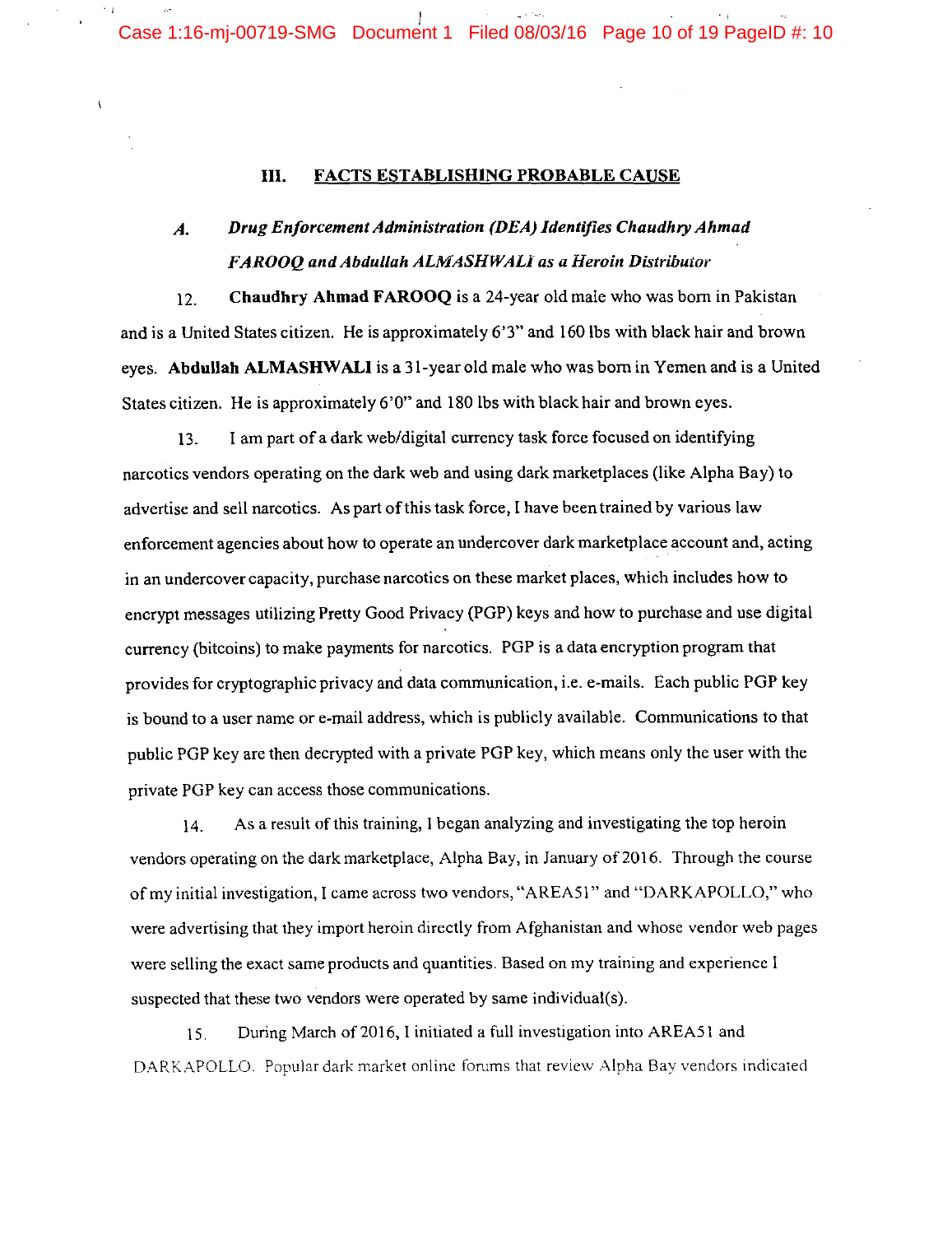that customers who had previously received shipments from AREA51 and DARKAPOLLO indicated that the packages originated from Brooklyn, New York.

AREA51 and DARKAPOLLO advertise on AlphaBay as vendors of Burmese and 16. Afghan heroin, as well as uncut Peruvian and Columbian cocaine. The quantities of each of the heroin and cocaine range from one gram to five grams. Based on my review of AlphaBay transactions, as of July 25, 2016, DARKAPOLLO has sold approximately 610 grams of heroin and approximately 25 grams of cocaine. In total, DARKAPOLLO has made approximately \$139,594 from the sale of heroin and cocaine on AlphaBay. As of July 25, 2016, AREA51 has sold approximately 810.5 grams of heroin and approximately 47 grams of cocaine.

Initial analysis of DARKAPOLLO and AREA51's public PGP key indicated that 17. both keys were registered to the same email address: Adashc3l@gmail.com. A social media search for the phrases "Adashc31" and "Adashc" resulted in the discovery of a Twitter, Instagram, and Facebook account belonging to someone identified as "Ahmed Farooq" or "Ch. Ahmed Farooq" (Hereinafter referred to as FAROOQ). The Facebook profile belonging to FAROOQ indicated that he resided in Brooklyn, New York. As a result, in April of 2016, I submitted a grand jury subpoena to Facebook for the subscriber information for FAROOQ.

18. On May 3, 2016, I received the grand jury information from Facebook. Analysis of the Facebook information indicated a verified telephone number for **FAROOQ**'s Facebook account: \*\*\*-\*\*\*-0414. A DEA de-confliction search for this telephone number indicated that the user of this telephone number was part of an on-going investigation targeting a Drug Trafficking Organization (DTO) that was selling heroin in Brooklyn, New York.

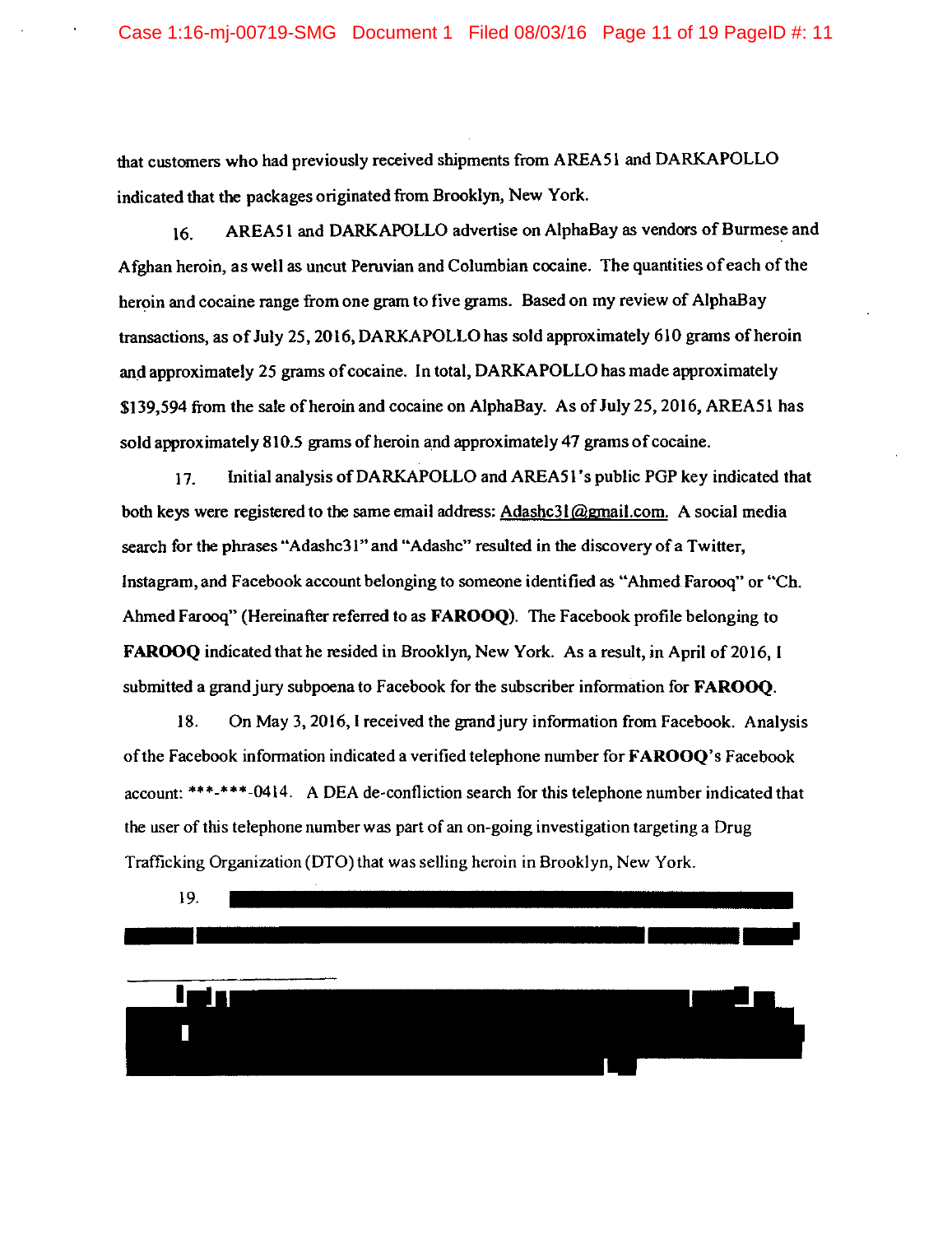Case 1:16-mj-00719-SMG Document 1 Filed 08/03/16 Page 12 of 19 PageID #: 12

 $\mathbf{I}$ 



#### ALMASHWALI and FAROOQ Sells Heroin on Alpha Bay  $B.$

 $21.$ On May 11, 2016, I purchased approximately .451 bitcoins to use in purchasing heroin from either DARKAPOLLO or AREA51.

On May 16, 2016, acting in an undercover capacity, I logged into my undercover 22. Alpha Bay account and purchased approximately one gram of heroin from AREA51 for \$165. I included a message to AREA51 to send the package to a predetermined undercover address. I also instructed AREA51 to address the package to "Alex Mendoza."

On May 19, 2016, DEA SA Christen Brook received a notice from US Postal 23. Service Inspector Jessica Burger that a package had arrived at the undercover address I had instructed to AREA51.

On May 20, 2016. I retrieved the package from Inspector Burger and noticed that  $\gamma_{\perp}$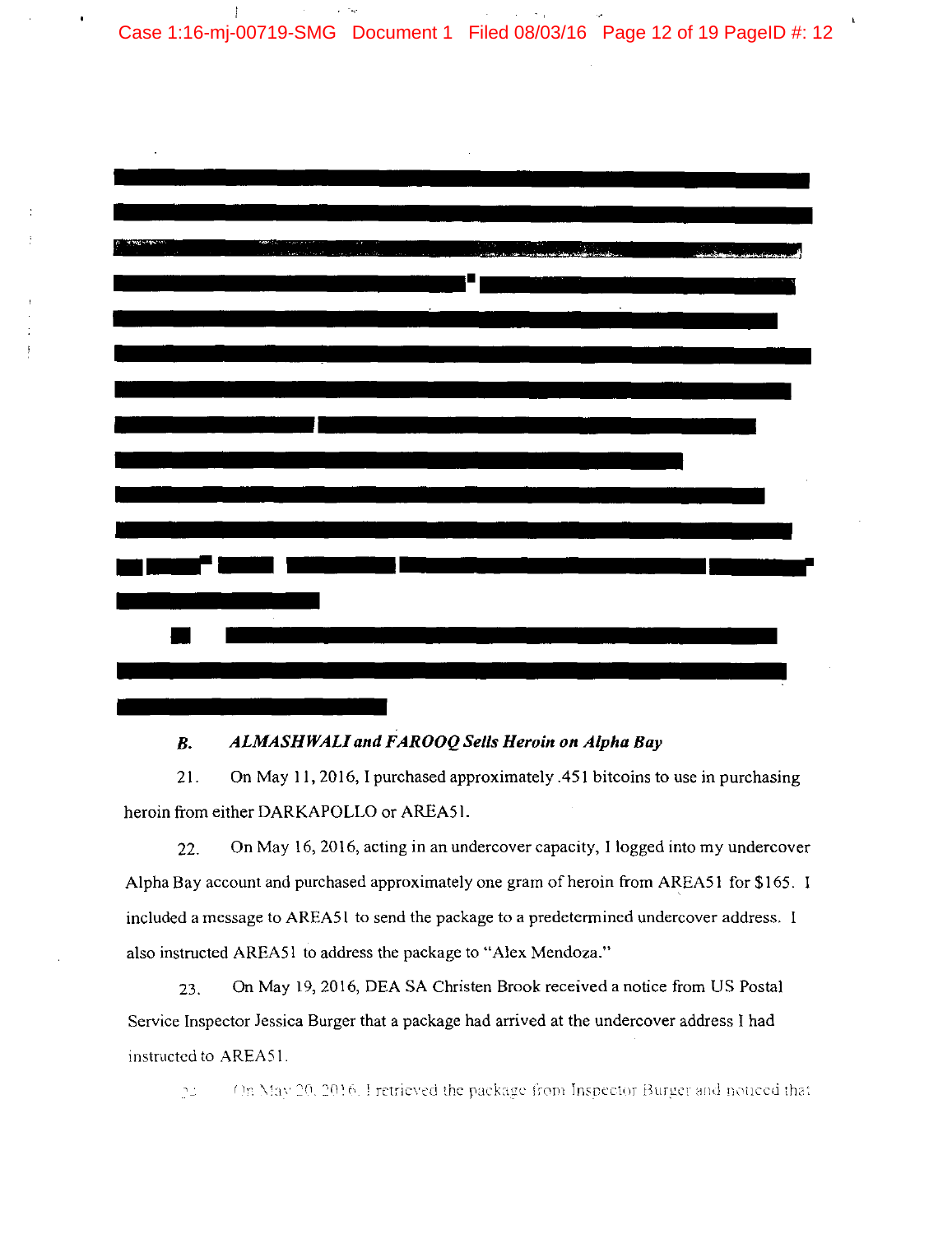the package from addressed to "Alex Mendoza." The return address of this package was to "Jessica Brown" at 286 Ave X, Brooklyn, NY 11223. The tracking number for this parcel was identified as "EL390130821US" (hereafter referred to as "UC PARCEL #1")

I brought UC PARCEL #1 back to the Fresno Resident Office to open it and to 25. begin processing it into evidence. I, as witnessed by DEA SA Jay Dial, opened UC PARCEL #1 and located a silver Mylar envelope inside the parcel. Inside of the silver Mylar envelope was a small clear zip lock back that contained a white powder. I, as witnessed by SA Jay Dial, conducted a presumptive test on the powder, which tested positive for the presence of heroin. I submitted all of the contents of UC PARCEL #1 to the DEA Western Regional Lab for fingerprint and drug analysis. On this same day, I also released approximately 3507 BTC that was in escrow to AREA51 as payment for UC PARCEL #1.

On May 24, 2016, I purchased approximately .458 bitcoin for another undercover 26. purchase of heroin from AREA51. On this same date, I, acting in an undercover capacity, purchased approximately 1 gram of heroin from AREA51, as witnessed by SA Jay Dial. I instructed AREA51 to ship the package to a pre-established undercover address. I also instructed AREA51 to again address the package to "Alex Mendoza."

27. On May 27, 2016, Inspector Burger notified me that a package had been delivered to the undercover address I provided to AREA51. On this date, I picked up the package from Inspector Burger and noticed that the package was addressed to "Alex Mendoza" (hereafter referred to as UC PARCEL #2). The return name and address written on UC PARCEL #2 was "Valerie Desperado" at 286 Avenue X, Brooklyn, NY. This return address was the same address as UC PARCEL #1. The tracking number for UC PARCEL #2 was EK739980413US.

I then brought UC PARCEL #2 to the DEA Fresno Resident Office for 28. processing. When I opened UC PARCEL #2, as witnessed by SA Jay Dial, I found a cream colored envelope. Inside of the envelope was another silver Mylar envelope. Inside of the Mylar envelope was a small clear plastic bag that contained a white powder. SA Jay Dial and I conducted a presumptive test on the powder, which tested positive for the presence of heroin.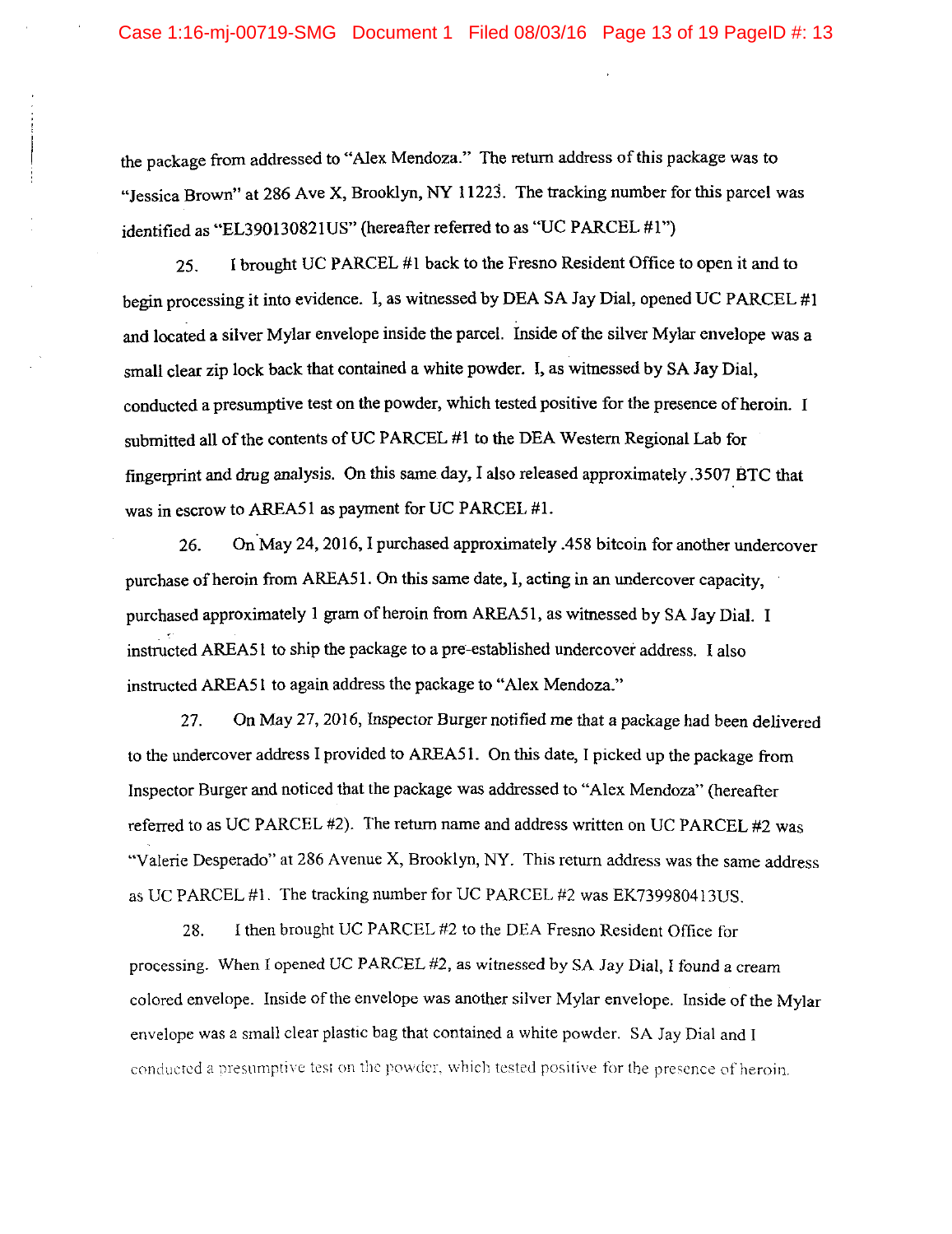11

SA Dial and I sent all of the contents of UC PARCEL #2 to the Western Regional Lab for fingerprint and drug analysis.

On May 31, 2016, I received the laboratory and fingerprint analysis back for UC 29. PARCEL #1. According to the drug analysis, the white powder was identified to be heroin. Additionally, three latent fingerprints were found on the Mylar envelope located inside of UC PARCEL #1. These fingerprints were positively identified as belonging to ALMASHWALI.

On June 13, 2016, I received the laboratory and fingerprint analysis for UC 30. PARCEL #2. The white powder was positively identified as heroin. Additionally, one latent fingerprint was found on the silver Mylar envelope inside of UC PARCEL #2 and three latent fingerprints were found on the USPS envelope. All of these latent fingerprints were known fingerprints for ALMASHWALI.

### C. ALMASHWALI and FAROOQ Purchase Postage for Narcotics Parcels

As a result of the undercover purchases that I conducted, Inspector Burger was  $31.$ able to conduct comparative analysis on these parcels to identify who purchased the postage for them.

Inspector Burger was able to identify the time, date, and location the postage was 32. purchased via the Postage Validation Imprinter (PVI) label. The postage for UC PARCEL #1 was purchased via an SSK (Self Service Kiosk) located at the Homecrest Post Office. 2302 Avenue U, Brooklyn, New York 11229, on May 18, 2016 at approximately 19:39 Greenwich time (15:39 Eastern time). This location is approximately .8 miles from the  $FAROOO's$ residence and .5 miles from the ALMASHWALI's residence. Upon pulling the transaction data, Inspector Burger identified five (5) total transactions conducted utilizing the same credit card number, in which postage was purchased for a total of twenty-five (25) PVI labels in the amount of \$22.95 each, including the postage for UC PARCEL #1. Below is a list of the transaction:  $III$ 

:77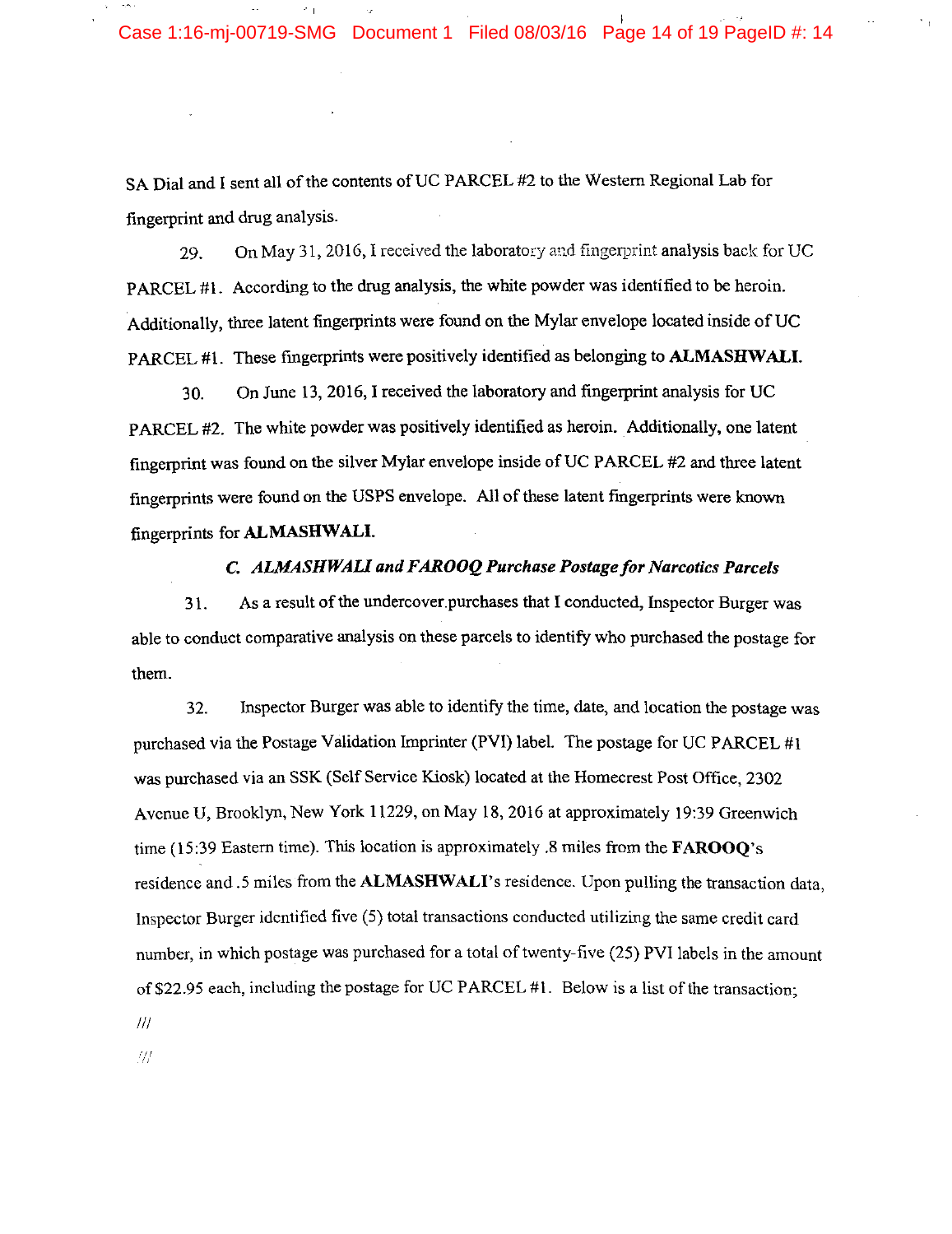| <b>Card Number</b>  | SiteID     | Date       | Time     | Amount   |
|---------------------|------------|------------|----------|----------|
| 4563 3100 2224 1214 | 3509739557 | 05/18/2016 | 15:37:00 | \$114.75 |
| 4563 3100 2224 1214 | 3509739557 | 05/18/2016 | 15:37:53 | \$114.75 |
| 4563 3100 2224 1214 | 3509739557 | 05/18/2016 | 15:39:03 | \$114.75 |
| 4563 3100 2224 1214 | 3509739557 | 05/18/2016 | 15:40:13 | \$114.75 |
| 4563 3100 2224 1214 | 3509739557 | 05/18/2016 | 15:41:11 | \$114.75 |

33. Due to SSK transactions being a non-face to face transactions, photos are taken during each transaction that is conducted. Inspector Burger retrieved the photo of the suspect who purchased the postage for UC PARCEL #1 and provided the photo to me. I positively identified the individual in the photo as ALMASHWALI.

34. Based on historical data, and postal databases, Inspector Burger was able to identify additional postage being purchased utilizing card number 4563 3100 2224 1214.

Inspector Burger identified the following transactions that occurred on May 4,  $35.$ 2016, at the James A. Farley Post Office located at 421 8th Ave, New York, NY 10001, which is approximately 12 miles from FAROOQ's residence and approximately 12 miles from **ALMASHWALI's:** 

| <b>Card Number</b> | <b>SiteID</b> | Date       | <b>Time</b> | Amount   |
|--------------------|---------------|------------|-------------|----------|
| 4563 3100 2224     | 3596289550    | 05/04/2016 | 20:09:05    | \$114.75 |
| 1214               |               |            |             |          |
| 4563 3100 2224     | 3596289552    | 05/04/2016 | 20:10:09    | \$114.75 |
| 1214               |               |            |             |          |
| 4563 3100 2224     | 3596289550    | 05/04/2016 | 20:10:35    | \$114.75 |
| 1214               |               |            |             |          |
| 4563 3100 2224     | 3596289552    | 05/04/2016 | 20:11:15    | \$114.75 |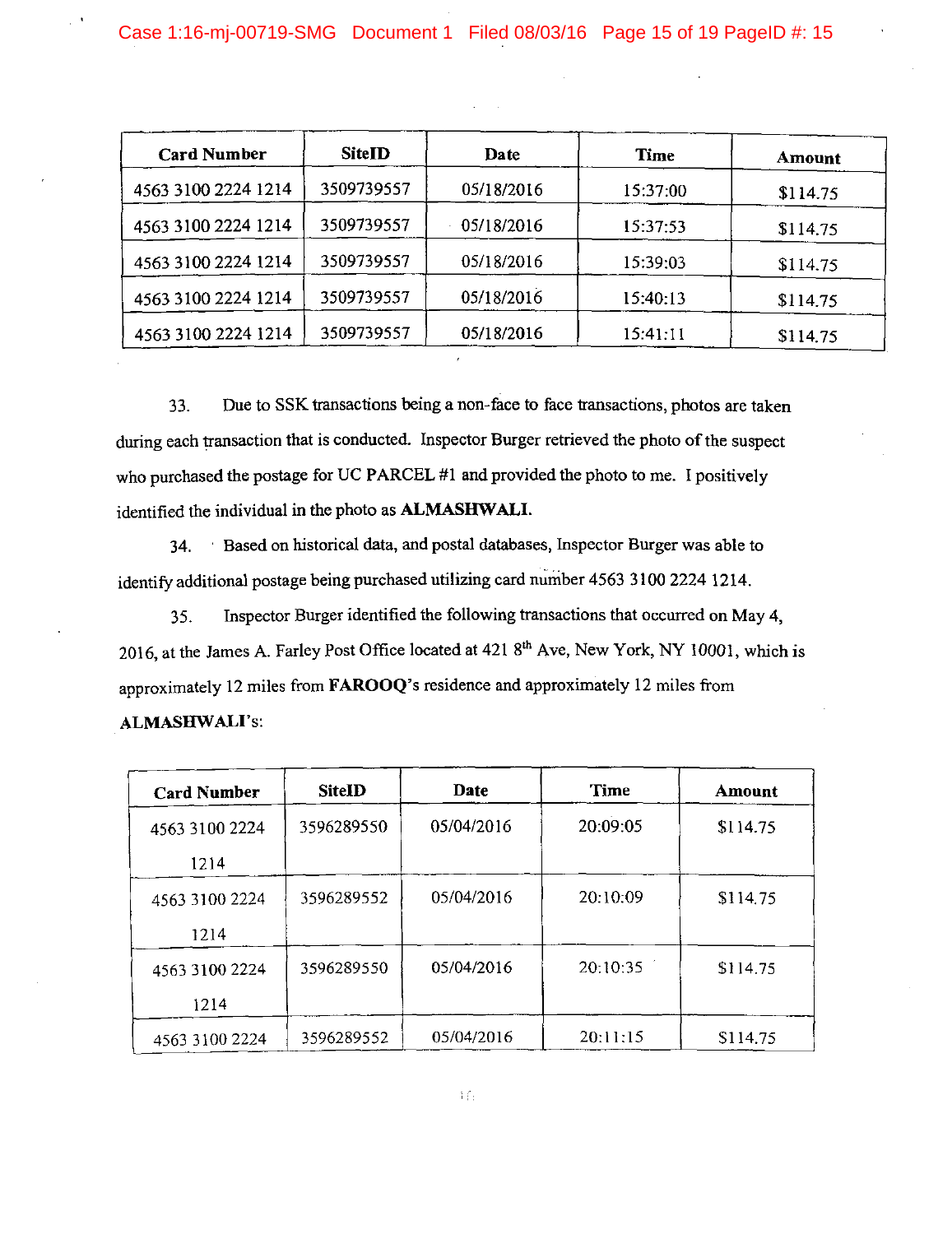| 1214           |            |            |          |          |
|----------------|------------|------------|----------|----------|
| 4563 3100 2224 | 3596289552 | 05/04/2016 | 20:12:09 | \$114.75 |
| 1214           |            |            |          |          |
| 4563 3100 2224 | 3596289552 | 05/04/2016 | 20:13:03 | \$114.75 |
| 1214           |            |            |          |          |
| 4563 3100 2224 | 3596289552 | 05/04/2016 | 20:13:53 | \$114.75 |
| 1214           |            |            |          |          |
| 4563 3100 2224 | 3596289552 | 05/04/2016 | 20:14:49 | \$114.75 |
| 1214           |            |            |          |          |

36. Because SSK transactions are not face-to-face transactions, photos are taken during each transaction that is conducted. In pulling the photos Inspector Burger identified ALMASHWALI conducting the transactions that occurred from 20:09:05 through 20:11:15. The transactions which occurred from 20:12:09 through 20:14:49 were conducted by FAROOO, using credit card number 4563 3100 2224 1214. Inspector Burger was able to locate USPS Priority Mail Express parcel EL390130574US, in which postage was purchased by ALMASHWALI during the above listed transactions. This parcel was addressed to Scott Simonson, 322 Coronation Dr., Amherst, New York 14226, and listed a return address of Jessica Brown, 286 Ave X, Brooklyn, New York 11223, the same address listed on the two undercover purchases I conducted.

The investigation is ongoing and I do not believe that ALMASHWALI or 37. FAROOO are aware of the investigation. I also believe that if they became aware of the investigation, they would likely destroy evidence, flee prosecution, or intimidate potential witnesses.

 $^{\prime\prime\prime}$ 

 $\frac{1}{1}$ 

 $/$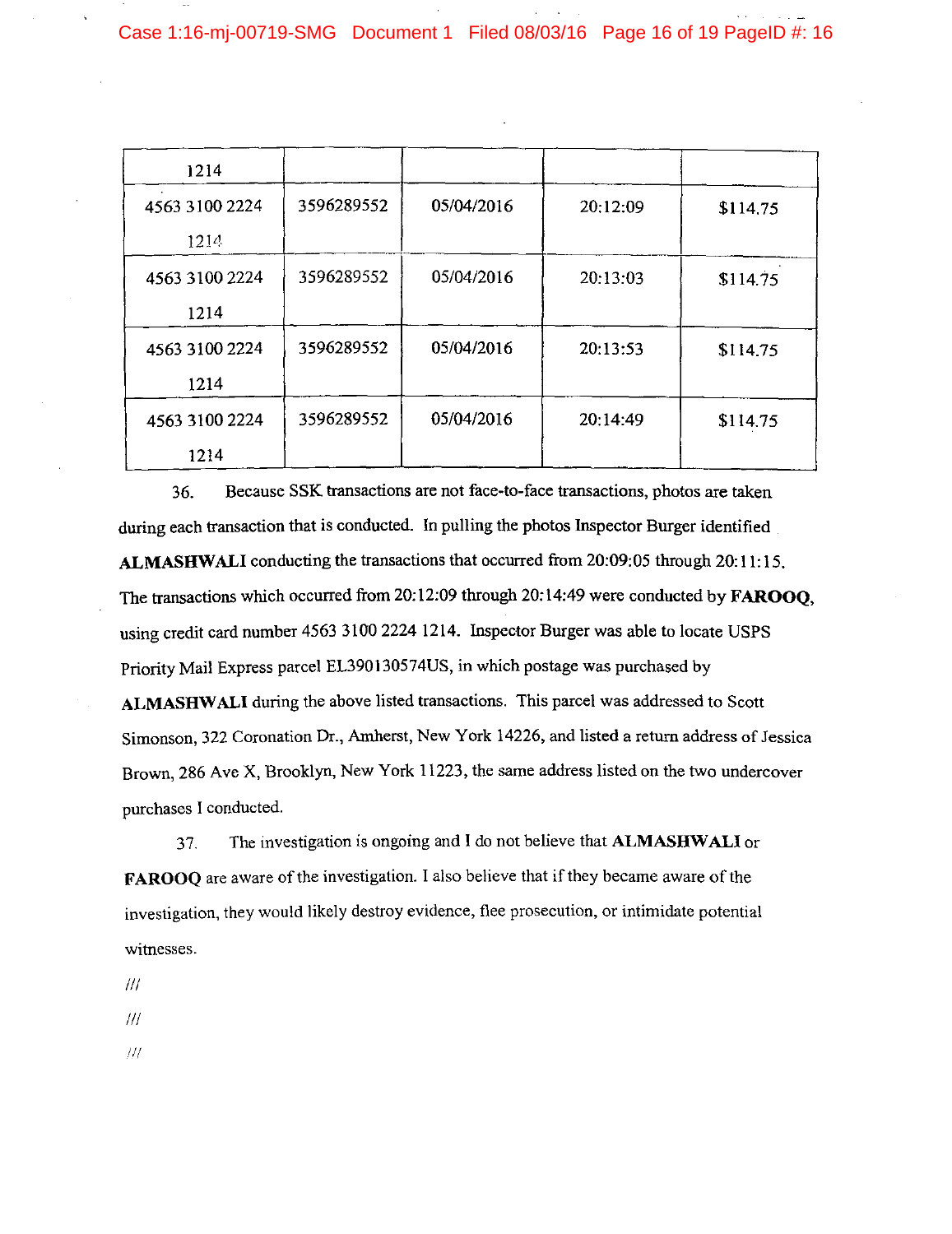$\varphi\in\mathbb{S}^{2n}$  $\mathbf{I}$ Case 1:16-mj-00719-SMG Document 1 Filed 08/03/16 Page 17 of 19 PageID #: 17

#### IV. **CONCLUSION**

Based upon my training and experience, and on the facts set forth in this affidavit. 38. there is probable cause to believe that Chaudhry Ahmad FAROOQ and Abdullah ALMASHWALI have violated Title 21, United States Code, Sections  $841(a)(1) & (b)(1)(C)$ (Distribution of Controlled Substances), and 21 U.S.C. § 846 and 841(a)(1) & (b)(1)(C) (Conspiracy to Distribute Controlled Substances). I therefore request that you issue the attached arrest warrant and criminal complaint.

Approved as to form:

/s/ Grant B. Rabenn Grant B. Rabenn **Assistant United States Attorney** 

Sworn to before me this  $2^t$  day of July 2016

HON. ERICA P. GROSJEAN United States Magistrate Judge Eastern District of California

 $\mathbf{F}$ 

abaut Special Agent Drug Enforcement Administration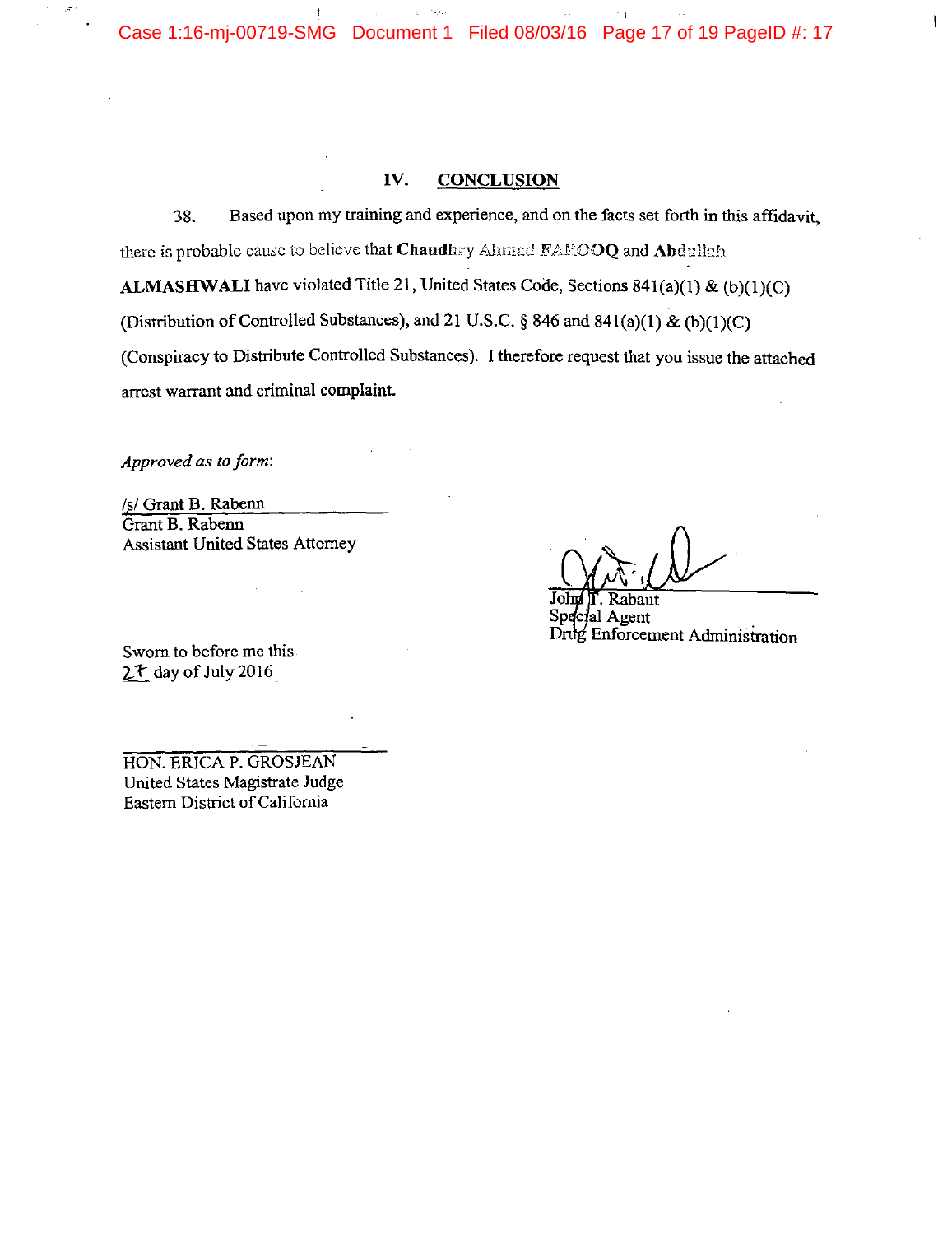Case 1:16-mj-00719-SMG Document 1 Filed 08/03/16 Page 18 of 19 PageID #: 18

 $\hat{\boldsymbol{\beta}}$ 

 $\overline{\phantom{a}}$ 

# **EXHIBIT B**

 $\mathcal{F}_{\bullet}$  .

 $\overline{5}$